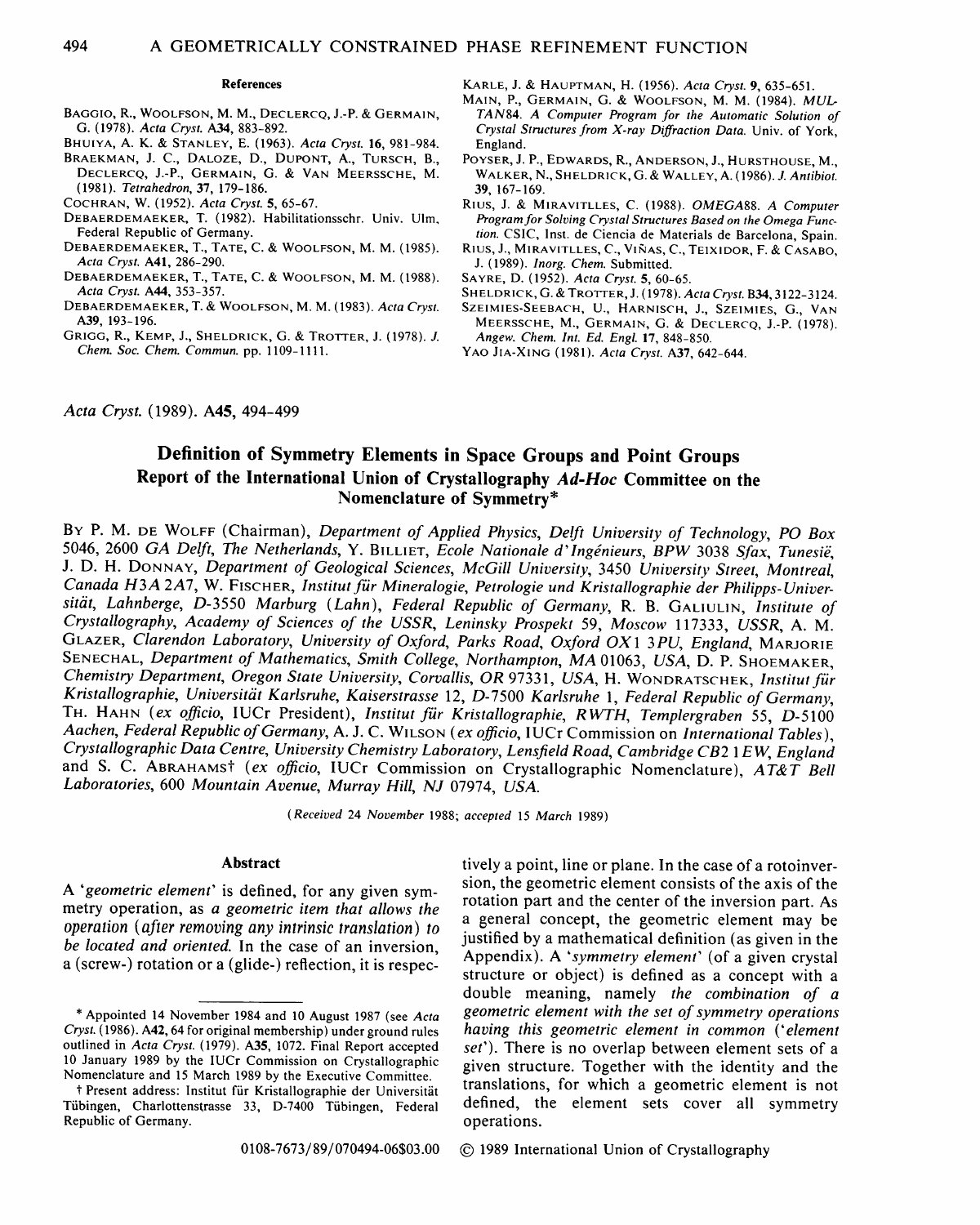## **Introduction**

The *Ad-hoc* Committee was set up in 1980 to 'consider<br>nomenclature problems concerning symmetry problems concerning symmetry operations and symmetry elements in space groups'. With regard to symmetry operations, the only problem is that of the appropriate symbols; however, a complete notation has been adopted in *International Tables for Crystallography* (1983) (referred to hereafter as ITA83).

The term *"symmetry element'* is widely used only by crystallographers, mineralogists and spectroscopists. It is the collective designation for a number of concepts which - judging from their names - appear to be of a geometric nature: a rotation axis, a mirror plane *etc.* An essential feature of symmetry elements is the connection between such geometric items and one or more symmetry operations of a given space group or point group. This connection has consisted in the past of a traditional set of *ad-hoc* assignments of geometric items to symmetry operations. It has been the foremost goal of our *Ad-hoc* Committee to put that set on the footing of a precise and unified general definition.

In the successive editions of the *International Tables for Crystallography,* only ITA83 and later editions contain an explicit description of symmetry elements; see its Table 1.3. The last column of that table is headed: 'Generating symmetry operation with glide or screw vector'. The term 'generating' is not explained; it is taken to mean that if a structure has a symmetry operation listed here, then the corresponding 'symmetry element' listed in the second column, with its symbol as in the first, is present. However, that interpretation leads to several problems:

(1) The table reflects the usual *ad-hoc* assignment; again there is no clue to a unified definition.

(2) The geometric item is obvious for a (glide-) reflection, a (screw-) rotation and an inversion. For a rotoinversion, however, the term 'rotoinversion axis' in column 2 is unclear. It suggests a mere line, but that is not sufficient to determine the operation.

(3) According to this table, a plane such as *xyO* in space group *Cmma* (67), for instance, is both an aand a b-glide plane. The current symbol *'a'* is awkwardly biased. More serious is the resulting apparent ambiguity of the concept 'glide plane'.

(4) In *Cmmm* (65), two possible 'generating' symmetry operations share a plane. One is the reflection  $(x, y, -z)$ , the other is an *n*-glide reflection  $(\frac{1}{2}+x,$  $\frac{1}{2} + y$ , -z). The table identifies the plane *xy*O as a mirror plane as well as an *n*-glide plane, and the current symbol 'm' may hence seem inappropriate. Again the question arises: what is 'a glide plane'? And what if it can also be a mirror plane?

(5) There are also glide planes for which there is no conventional symbol in ITA83. Corresponding

## Table 1. *Geometric elements of symmetry operations in point groups and space groups*

| Symmetry<br>operation                                                                               | Geometric<br>element | Additional<br>parameters                             |
|-----------------------------------------------------------------------------------------------------|----------------------|------------------------------------------------------|
| Identity                                                                                            | Not required         | None                                                 |
| Translation                                                                                         | Not required         | Vector t                                             |
| Reflection in plane A                                                                               | Plane A              | None                                                 |
| Glide reflection $=$ reflection in<br>plane $A$ and translation $v$<br>parallel to A                | Plane A              | Glide vector v                                       |
| Rotation about line b                                                                               | Line <i>h</i>        | Angle and sense of<br>rotation                       |
| Screw rotation = rotation about Line $b$<br>line <i>b</i> and translation <b>u</b><br>parallel to b |                      | Angle and sense of<br>rotation, screw<br>vector u    |
| Rotoinversion = rotation about Line $b$ and<br>line $b$ and inversion through<br>point P on b       | point P on b         | Angle (not equal to $\pi$ )<br>and sense of rotation |
| Inversion through point P                                                                           | Point P              | None                                                 |

glide reflections are labelled 'g' in ITA83. They occur, for example, in space groups *P4bm* (100), *P4/nbm* (125), *P4<sub>2</sub>/nnm* (134), *R3m* (160) and *Fm3m* (225).

Problem 1, in particular the uncertain meaning of 'a glide plane', formed a major difficulty for the *Ad-hoc* Committee when it attempted to design an improved nomenclature for symmetry elements. We therefore undertook the formation of an unambiguous definition of 'symmetry element'. Since this term is sometimes confused with 'group element', adoption of a new name without the word 'element' was contemplated. The original term was nevertheless finally retained since it is so firmly rooted in the crystallographic literature.

The *Ad-hoc* Committee, however, has introduced the auxiliary new concepts 'geometric element' and 'element set', in the expectation that they will allow use of the term 'symmetry element' in the sense precisely specified below, which does not seriously conflict with the previous use of the term. In  $§ 5$  we re-examine the above problems 2 to 5 in the light of the new definition.

### **1. Geometric elements**

Each symmetry operation of a point group or space group belongs to one of the eight categories in Table 1, column 1. In order to describe these operations, a *geometric element* (Table 1, column 2) may be assigned to each but the first two. The geometric element is defined as a geometric item that allows the reduced\* symmetry operation in space to be located and oriented. It does not contain numerical parameters such as a rotation angle or the components of the glide vector of glide reflections (last column). It may, however, be defined much less ambiguously so as to

<sup>\*</sup> The reduced operation is derived from a given operation by removing any intrinsic screw or glide translation. Hence, if the latter is zero, reduction does not change the operation.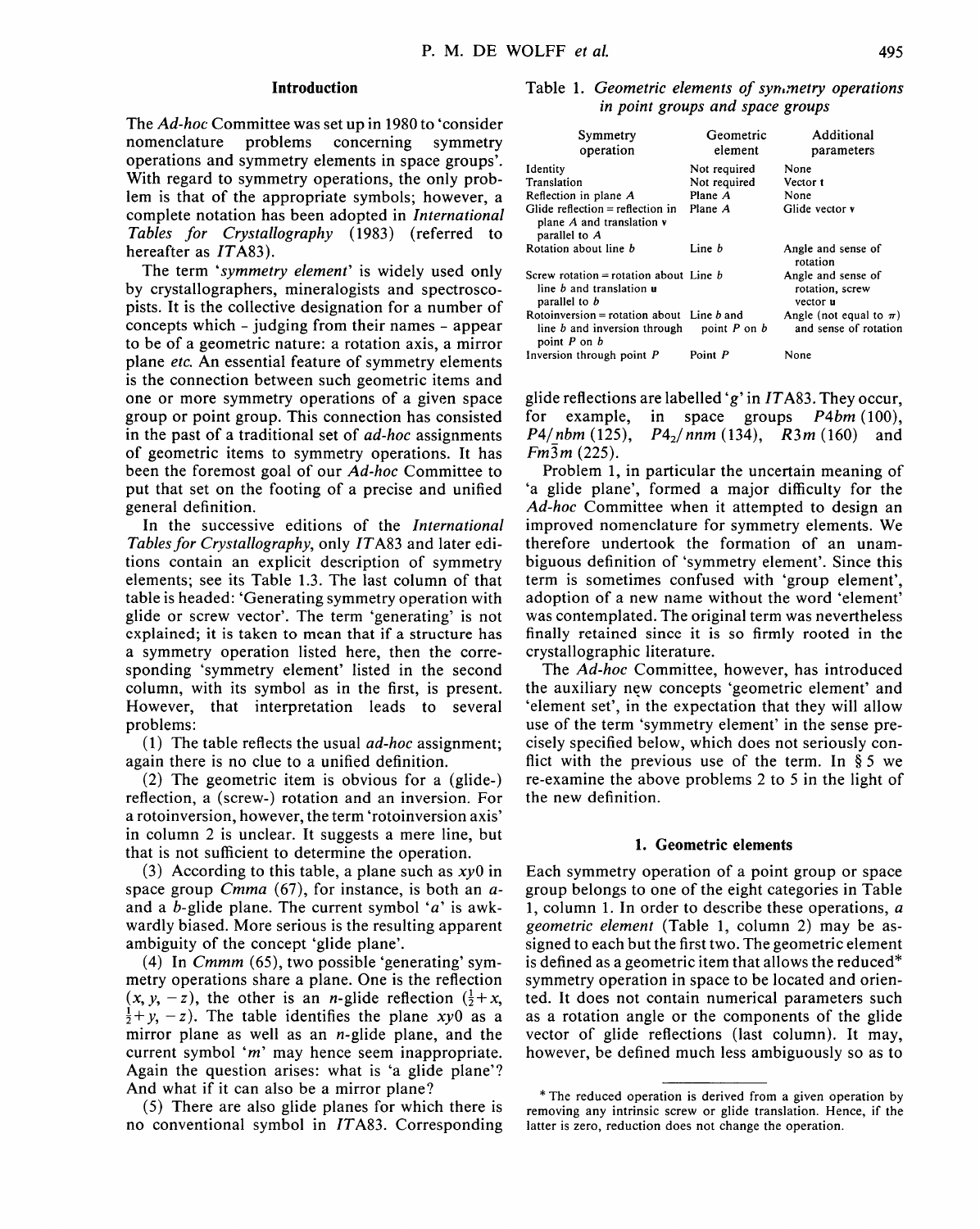Table 2. *Symmetry elements in point groups and space groups* 

| Name of<br>symmetry<br>element | Symbol | Geometric<br>element | Defining<br>operation $(d.o.)$                                                                                                                                                                        | Operations in<br>element set                                                        |
|--------------------------------|--------|----------------------|-------------------------------------------------------------------------------------------------------------------------------------------------------------------------------------------------------|-------------------------------------------------------------------------------------|
| Mirror plane                   | Em     | Plane A              | Reflection in A                                                                                                                                                                                       | D.o. and its<br>coplanar<br>equivalents*                                            |
| Glide plane                    | Еg     | Plane A              | Glide reflection in<br>$A, 2\nu$ (not $\nu$ ) a<br>lattice translation                                                                                                                                | D.o. and its<br>coplanar<br>equivalents*                                            |
| <b>Rotation</b> axis           | En     | Line b               | Rotation about b,<br>angle $2\pi/n$ , $n =$<br>$2, 3, 4$ or 6                                                                                                                                         | 1st $(n-1)$ th<br>powers of<br>d.o., and their<br>coaxial<br>equivalents†           |
| Screw axis                     | En,    | Line b               | Screw rotation about<br><i>b</i> , angle $2\pi/n$ , $u =$<br>$j/n$ times shortest<br>lattice translation<br>along <i>b</i> , right-<br>hand screw; $n =$<br>2, 3, 4 or 6, $j =$<br>$1, \ldots, (n-1)$ | $1st \ldots$ , $(n-1)th$<br>powers of<br>d.o., and their<br>coaxial<br>equivalents† |
| Rotoinversion<br>axis          | Еñ     | point P<br>on b      | Line b and Rotoinversion:<br>rotation about b.<br>angle $2\pi/n$ , and<br>inversion through<br>$P$ ; $n = 3, 4$ or 6                                                                                  | D.o. and its<br>inverse                                                             |
| Center                         | ΕĪ     | Point P              | Inversion through P                                                                                                                                                                                   | D.o. only                                                                           |

\* That is, all glide reflections with the same reflection plane, with glide vectors differing from that of d.o. (taken to be zero for a reflection) by a lattice translation vector.

 $\dagger$  That is, all rotations and screw rotations with the same axis  $b$ , the same angle and sense of rotation, and the same screw vector u (zero for a rotation) up to a lattice translation vector.

yield almost exactly the entries in the second column, cf. Appendix.

### **2. Symmetry elements**

Two or more different symmetry operations of the same space group or crystal structure may have identical geometric elements, even when they belong to different categories as specified by Table 1. An example is provided by the powers of a rotation (same category) or by a reflection and a glide reflection in the same plane (different categories). In a given space group, the complete set of symmetry operations which have the same point or line *etc.* as their common geometric element will be called the *element set* of that geometric element.

*The combination of a geometric element and its element set is indicated by the term 'symmetry element'*  (Table 2). This allows such statements as 'This point lies on a rotation axis', and also 'The operations belonging to a glide plane' to be made.

The first column of Table 2 lists the name of the symmetry element. Of the four different kinds of geometric elements (Table 1), 'point' and "point plus line' each yield one type of symmetry element. Two types arise from both 'plane' and 'line', depending on the presence or absence of a pure reflection and a pure rotation in the element set ( $cf. § 5$ ). The symbols in the second column all begin with  $E$ , thereby indicating symmetry elements as defined in this Report.

The fourth column, 'defining operation', states what to look for in order to identify a symmetry element, for instance in a structure model. The defining operation alone (for which the simplest is selected when there is a choice) suffices. However, for a rotoinversion axis  $E\overline{3}$  or  $E\overline{6}$ , it will be easier to verify the presence of both its square and its cube,  $cf.$  § 3. The last column explicitly describes the full element set.

### **3. Partial symmetry elements**

Element sets of fourfold and sixfold rotation and screw rotation axes have subsets which fully satisfy the specifications in Table 2, last column. However, they do not contain *all* symmetry operations with the given axis as geometric element. In order to distinguish such incomplete symmetry elements from the regular ones, it is recommended that they be referred to as 'partial symmetry elements'; they will be designated by *EP* instead of E. Examples: *EP2* in E4;  $EP2_1$  and  $EP3$  in  $E6_3$ ;  $EP2$  and  $EP3_2$  in  $E6_2$ .

The partial elements should not be confused with the regular symmetry elements defined by the powers of a rotoinversion: the square and cube of  $\bar{6}^1$  (defining an  $E3$  and an  $Em$ ) and of  $\bar{3}^1$  (defining an  $E3$  and an  $E\bar{1}$ ), and the square  $\bar{4}^2$  which defines an E2. The symmetry elements so defined are regular and by no means partial, provided that the corresponding element set is not a subset of any other element set (as happens for  $\bar{4}^2$  in the second example below).

### **4. Some examples**

According to the above definition, each symmetry operation belongs to one and only one symmetry element (not counting partial elements). The latter is determined by the geometric element of the operation. For example, we can 'decompose' any site symmetry group into symmetry elements.

*Example 1.* A site symmetry with point group  $\overline{6}$ 

consists of:<br>  $\overline{6}^1$  and  $\overline{6}^5$ ,<br>  $\overline{6}^2$  and  $\overline{6}^4$ ,<br>  $\overline{6}^3$ , forming a rotoinversion axis  $E\overline{6}$  $6<sup>2</sup>$  and  $6<sup>4</sup>$ , belonging to a rotation axis E3 ~)3, belonging to a mirror plane *Era.* 

This 'decomposition' is always exhaustive (the identity operation is not listed in these examples since it occurs in every point group). Strictly speaking, it is not a true decomposition, because the mirror plane for instance has in its element set not only the reflection but also the infinite number of coplanar equivalents which are of course not part of the site symmetry.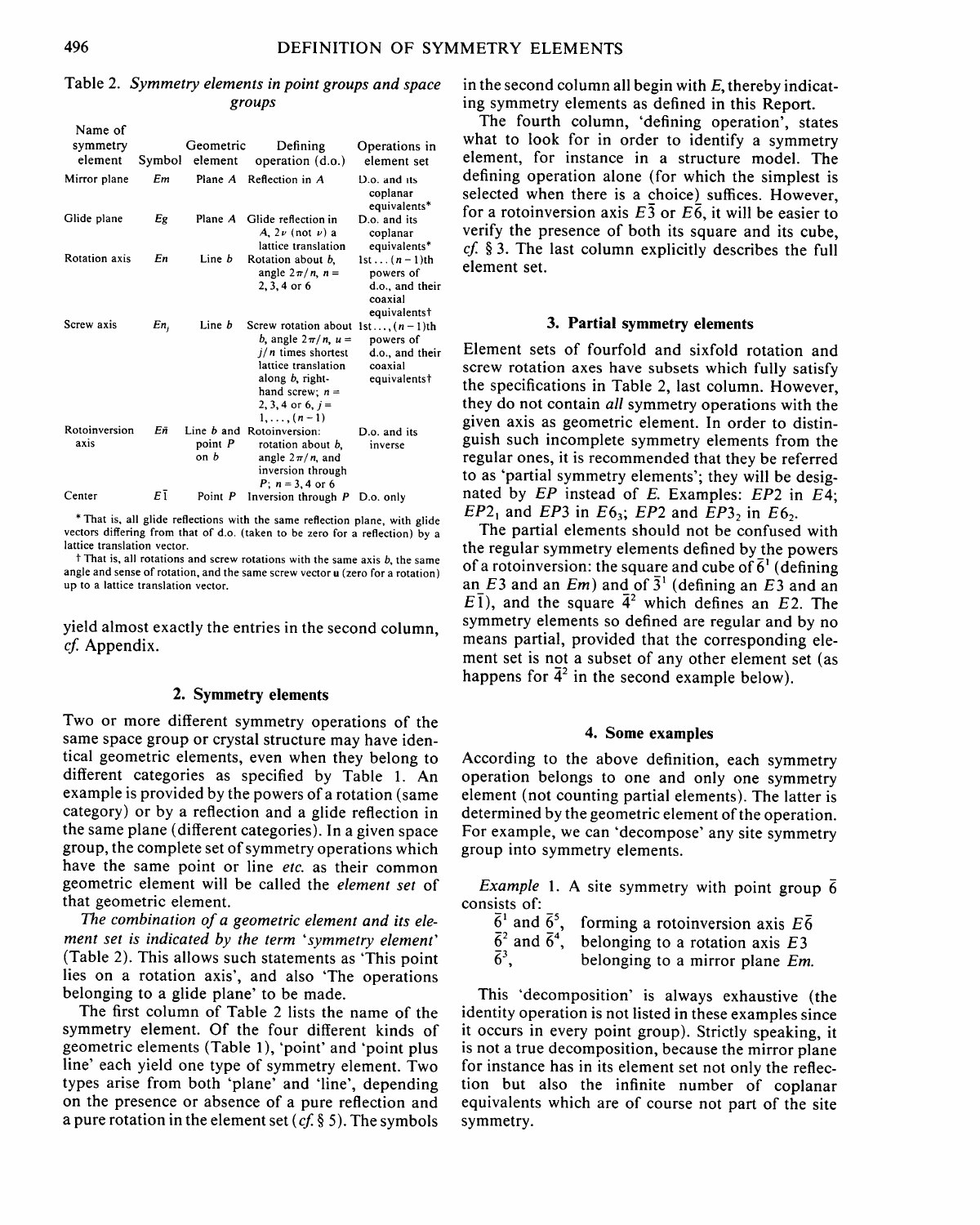|                                         | <i>Example</i> 2. Site symmetry $4/m$ consists of:     |
|-----------------------------------------|--------------------------------------------------------|
|                                         | $4^1$ , $4^2$ and $4^3$ , belonging to a rotation axis |
|                                         | F4                                                     |
| $\overline{4}^1$ and $\overline{4}^3$ , | forming a rotoinversion axis                           |
|                                         | FÃ                                                     |
| $m^1$ ,                                 | belonging to a mirror plane                            |
|                                         | Em                                                     |
| $\bar{1}^1$ ,                           | forming a center $E\overline{1}$ .                     |

*Example* 3. Site symmetry  $2/m\overline{3}$  consists of:

|                  | $4 \times (3'$ and $3'$ ), belonging to four rotation                                |
|------------------|--------------------------------------------------------------------------------------|
|                  | axes $E3$                                                                            |
|                  | $4 \times (\overline{3}^1 \text{ and } \overline{3}^5)$ , forming four rotoinversion |
|                  | axes $E3$                                                                            |
| $3\times2^1$ ,   | belonging to three rotation                                                          |
|                  | axes $E2$                                                                            |
| $3 \times m^1$ , | belonging to three mirror                                                            |
|                  | planes Em                                                                            |
| $\tilde{1}^1$ .  | forming a center $E1$ .                                                              |
|                  |                                                                                      |

### **5. Comparison with ITA83**

The essential feature of the definition of symmetry elements in Table 1.3 of ITA83 is that they are defined by a 'generating symmetry operation'. In mathematics, an operation 'generates' a certain group which is clearly not meant here. Hence, 'generating' is taken as having the sense of 'characteristic for'. Thus, Table 1.3 leads to the ambiguous or uncertain problems 2 to 5 of the *Introduction.* 

By contrast, the concept 'symmetry element' in the present proposal depends primarily not on a single operation but on a geometric element (GE). Given that GE, it is the element set (consisting of the operations sharing that GE) that determines the nature of (and, eventually, the symbol for) the symmetry element. There is always just one such set, so that no ambiguity can exist and it is only the symbol which may be open to discussion.

Since the difficulties with the ITA83 description occur mainly with glide planes, these are now reexamined. In Fig.  $1(a)$  we may imagine that, for a given crystal structure,  $P \rightarrow Q$  represents a symmetry reflection through the plane A.

It may be recalled that there also exists an infinite number of glide reflections (all of them symmetry operations) with respect to the same plane:  $P \rightarrow R$ , S *etc.* (These are the coplanar equivalents of the operation  $P \rightarrow O$  mentioned in Table 2.) All these operations have the plane  $A$  as their common GE; together with the reflection they form the element set. In the present definition, the symmetry element in this case is *always* a mirror plane. In particular, problem 4 of the *Introduction* falls in this category. The new definition does not allow the *xyO* plane in space group *Cmmm* to be called 'a mirror and also an n-glide plane'. The fact that one of the coplanar equivalents happens to have the shift  $(a + b)/2$ , which is a lattice translation, does not change the nature (mirror plane) of the symmetry element.

The other alternative occurs if a glide reflection  $P \rightarrow R$  is given through plane A, and *none* of its coplanar equivalents [discussed in note (iv) to Table 1.3 in ITA83] is a reflection (Fig. 1b). Then, plane A is *always* a glide plane. The present Report recognizes only geometrically distinct symmetry elements. Hence, in the case of problem 3 of the *Introduction,*  an interpretation such as 'both an a- and a b-glide plane' should no longer be possible: here the plane *xyO* is just one single glide plane, whatever symbol is assigned to it. It is recommended that the symbols used express this primary differentiation between mirror and glide planes. This can be done simply by reserving 'm' exclusively for mirror planes, as was done by calling them *Era.* Any differentiation between various kinds of glide planes falls beyond the scope of the present Report.

The 'special' glide planes of problem 5 in the *Introduction* need no further discussion beyond the statement that they are true glide planes, without special distinction in the sense of this Report.

A very similar situation exists for twofold axes. If, for a given twofold axis, a 180 $^{\circ}$  screw rotation  $P \rightarrow R$ is a symmetry operation, then combination with all symmetry translations parallel to the axis generates the element set consisting of infinitely many operations. If, among these, there is a rotation of 180° such as  $P \rightarrow Q$  in Fig. 1(a) (where A now represents the axis), then the symmetry element is a twofold rotation axis  $E2$ . If there is no such operation among them (Fig.  $1b$ ), then the symmetry element is a twofold screw axis  $E2<sub>1</sub>$ . An axis cannot be both simultaneously, as a strict application of Table 1.3 in ITA83 would require for twofold axes parallel to (110) in structures with *cF* lattices; such axes can only be rotation axes.

Problem 2 of the *Introduction* has been solved in this Report by taking the conventional 'line-pluspoint' GE for a rotoinversion.



Fig. 1. (a) Array related by the mirror plane A. (b) Array related by the glide plane A.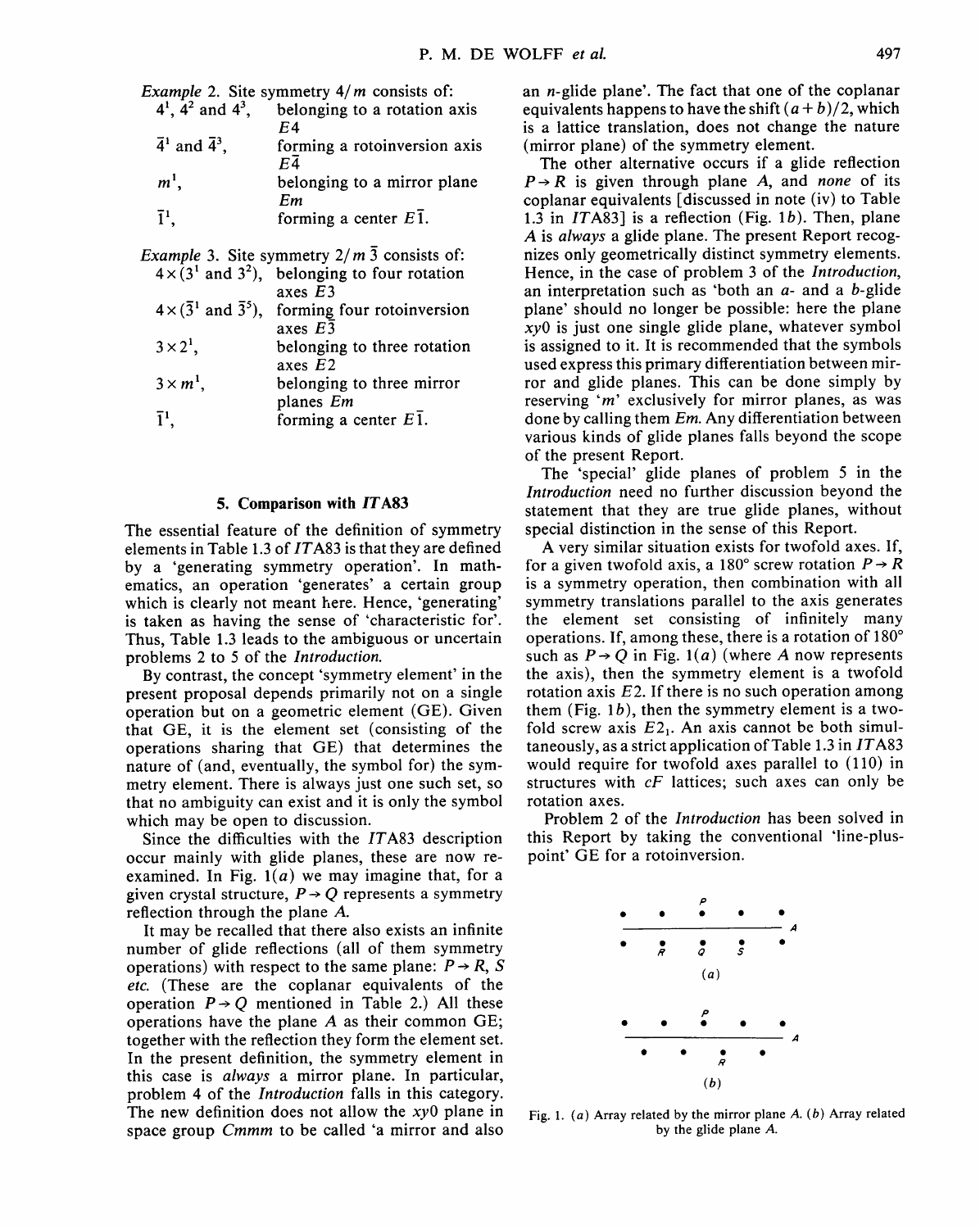## APPENDIX

## **General definition of geometric elements**

## *A1. Introduction*

The assignment in Table 1 of geometric elements to symmetry operations has been performed in such a way that symmetry elements are in accordance with crystallographic tradition. The difference from that tradition is, firstly, that the two-sided character of symmetry elements has been made explicit and unambiguous through the introduction of geometric elements and element sets. The second difference, in the present definition, is that the geometric item is defined primarily for each single operation whereas existing definitions of 'symmetry element' tend to be associated with a (cyclic?) group of operations. For instance: 'The geometrical locus about which a group of repeating operations act is called a symmetry element' (Buerger, 1963); or 'It is imperative to distinguish between symmetry operations (group elements) and symmetry elements (cyclic groups)<sup> $\cdot$ </sup> (Donnay & Donnay, 1972).

*The Ad-hoc* Committee had previously discussed proposals to establish such a group assignment, but had found them awkward when applied to space groups in which non-cyclic site symmetries occur. Existing definitions, such as the two just cited, do not specify exactly which group belongs to a given geometric item. Therefore, it was decided to drop the group association and first define the 'geometric element' for each given operation.

The obvious aim of such a definition is to provide a 'space anchor' for the orientation and the location of the operation. With that aim in view, there is actually little choice. For point-group operations only the orientation is needed, whereupon the real eigenvector(s) of the operation yield the geometric elements of Table 1 almost uniquely (not quite uniquely: the eigenvector with negative eigenvalue of the reflection, for instance, can be omitted but that of a rotoinversion cannot). Extension to space-group elements, fixing their location as well, is also easy but not entirely automatic.

The question hence arises whether a general definition can be given for space groups as well. The purpose of this Appendix is to review some of the past attempts in that direction, and to present a new interpretation (§ A3). The latter produces Table 1 directly.

### *A2. Previous efforts*

In the past, a symmetry element has sometimes been described as a line, plane or point which is invariant for (that is, not displaced by) a symmetry operation. Stated in that form, such a description is useless. For example, a reflection leaves not only the mirror plane in place, but also all planes perpen-

dicular to it, which are clearly not wanted. Hence the line *etc.* must not only be invariant as a whole, but every point on it must remain in place. A definition of the geometric element for a given symmetry operation may thus be 'the subspace consisting of invariant points' ('SCIP'). An obvious difficulty then arises in dealing with operations such as screw rotations and glide reflections, for which no point whatever is invariant. The solution for this problem is to remove from the given operation its 'intrinsic translation', the latter being parallel to an invariant direction of the operation. The *reduced operation* thereby results, with a fully determined position for the reflection plane, or the axis of rotation, which now becomes the geometric element.

This term also applies to operations that have zero intrinsic translation: a (roto-) inversion or a pure reflection or rotation. For these, the given operation is identical to its reduced operation. The other extreme occurs when the given operation is a mere translation. In that case the reduced operation is just the identity. The geometric element of any given operation is hence defined as 'the subspace consisting of all invariant points for the reduced operation' ('SCIPRO').

The SCIPRO definition of geometric elements apparently yields the results given in Table 1, but a severe discrepancy remains for the category of rotoinversions for which it yields just one point. In Table 1, the traditional axis line has been added because otherwise the rotoinversion would not be oriented. In all other categories, the reduced operation is completely located as well as oriented by the geometric element as defined by SCIPRO. However, the fact that SCIPRO fails for rotoinversions shows that the 'invariant-points' reasoning, which led to the SCIPRO definition, is basically inadequate.

### *A3. A new interpretation*

A new interpretation of the geometric element assigned to a given symmetry operation W by Table 1 follows:

Consider the Euclidean normalizer<sup>\*</sup> of W, that is, the group of all congruence operations which 'commute with  $W$ ; in other words, which transform  $W$ into itself. The ten different types of normalizer for all possible operations  $W$  are listed in Table 3 (two types each for rotations and screw rotations as shcwn in the footnote to Table 3, and one type for each of the remaining six kinds of operation). All groups are noncrystallographic and continuous. In the case of a

<sup>\*</sup> The term 'Euclidean normalizer' is generally used in relation to subgroups of the group  $E$  of all congruences ('Euclidean mappings'), *cf. International Tables for Crystallography (1987).* In the sense used here (relating not to a subgroup but to a single group **element W), the** normalizer is also called the centralizer of W, cf. Ledermann (1973).